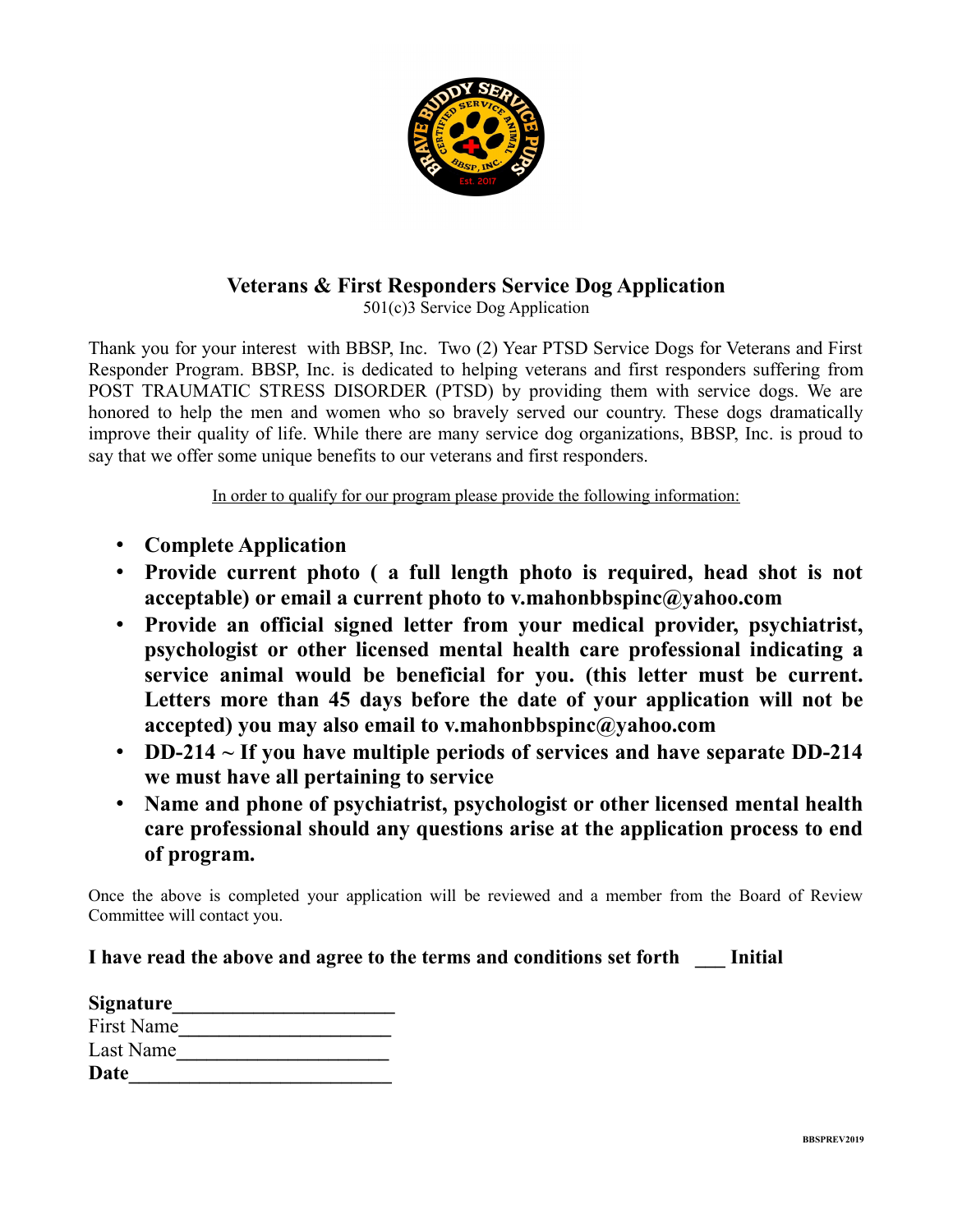# **SECTION 1- Personal Information**

|                                                                                   | Phone: Cellphone: Cellphone:                                                                |
|-----------------------------------------------------------------------------------|---------------------------------------------------------------------------------------------|
|                                                                                   |                                                                                             |
| <b>Choose Any:</b>                                                                |                                                                                             |
| Single __ Married __ Divorced __ Widowed __                                       |                                                                                             |
| Gender:                                                                           |                                                                                             |
| Male _Female _                                                                    |                                                                                             |
|                                                                                   |                                                                                             |
| Your Age: ______                                                                  |                                                                                             |
| Do you have a valid Driver's License? Yes No<br>(Attach copy of Driver's License) |                                                                                             |
|                                                                                   |                                                                                             |
| Please explain if you depend on assistance                                        | Do You take public transportation(bus, taxi or does someone else drive you or your vehicle? |
|                                                                                   |                                                                                             |
|                                                                                   |                                                                                             |
|                                                                                   |                                                                                             |
| Are you currently involved in any litigation of any kind?<br>Yes<br>$N_{0}$       |                                                                                             |
| If yes, please explain:                                                           |                                                                                             |
|                                                                                   |                                                                                             |
|                                                                                   |                                                                                             |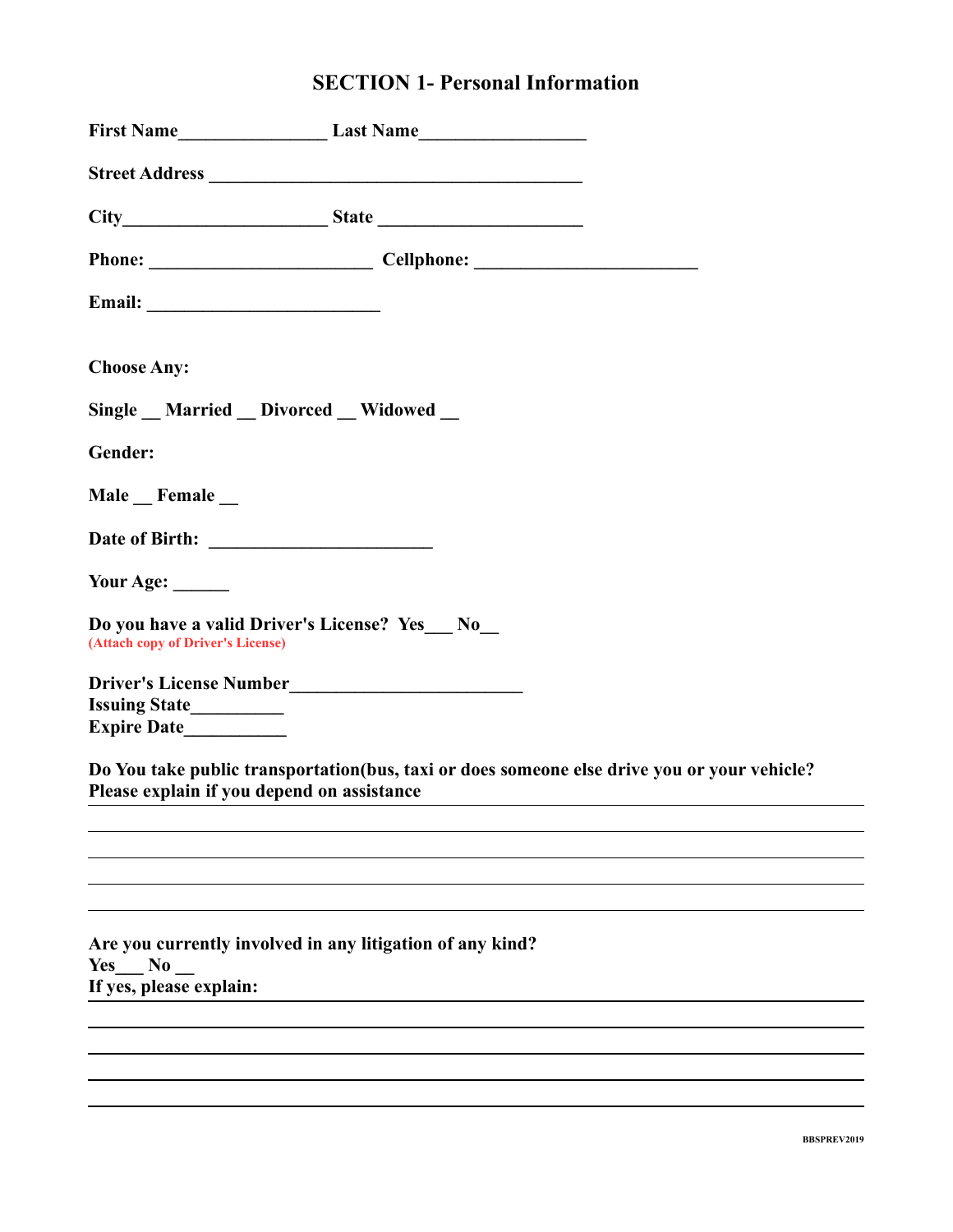## **EMERGENCY CONTACT**

| 1.            | PERSONAL REFERENCES<br>Please list 3 MUST NOT be related to you                                                         |  |
|---------------|-------------------------------------------------------------------------------------------------------------------------|--|
|               |                                                                                                                         |  |
|               |                                                                                                                         |  |
|               |                                                                                                                         |  |
|               |                                                                                                                         |  |
| 2.            |                                                                                                                         |  |
|               |                                                                                                                         |  |
|               | $\text{Zip Code} \_\_\_\_\_\_\$ State $\_\_\_\_\_\_\_\$ Phone# $($ ) $)$ $\_\_\_\_\_\_\_\_\_\_\_\_\_\_\_\_\_\_\_\_\_\_$ |  |
|               |                                                                                                                         |  |
| 3.            |                                                                                                                         |  |
|               |                                                                                                                         |  |
|               | $\text{Zip Code} \_\_\_\_\_\$ State $\_\_\_\_\_\$ Phone# $($ ) $)$ $\_\_\_\_\_\_\_\_\_\_\_\_\_\_\_\_\_\_\_\_$           |  |
| Relationship: |                                                                                                                         |  |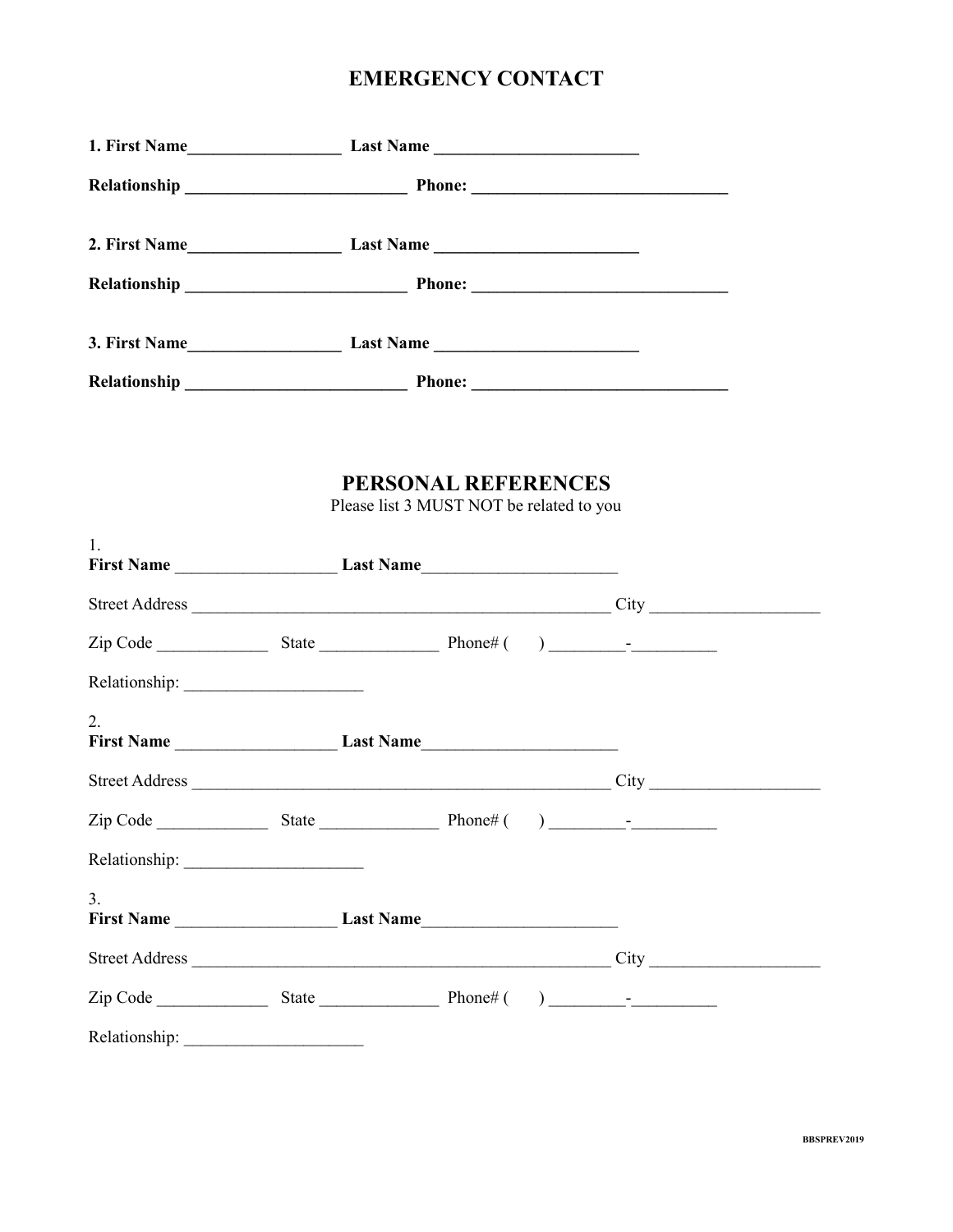## **Section 2 – HOUSEHOLD INFORMATION**

| How many people live in your household?                                  |                                                                                                      |
|--------------------------------------------------------------------------|------------------------------------------------------------------------------------------------------|
|                                                                          |                                                                                                      |
|                                                                          |                                                                                                      |
|                                                                          |                                                                                                      |
|                                                                          |                                                                                                      |
|                                                                          |                                                                                                      |
|                                                                          |                                                                                                      |
|                                                                          |                                                                                                      |
|                                                                          |                                                                                                      |
| Is anyone listed above your care taker?<br>$Yes$ No $\_\$                |                                                                                                      |
| If yes, how often are they with you?                                     |                                                                                                      |
|                                                                          |                                                                                                      |
|                                                                          |                                                                                                      |
|                                                                          |                                                                                                      |
|                                                                          |                                                                                                      |
| Is anyone living in the household allergic to dogs?<br>$Yes$ No $\qquad$ |                                                                                                      |
| If yes, please explain:                                                  |                                                                                                      |
|                                                                          |                                                                                                      |
|                                                                          |                                                                                                      |
| Do you have any pets?                                                    |                                                                                                      |
|                                                                          | If yes, how many Dogs____ Cats____ or other____? (explain other animals_____________________________ |
|                                                                          |                                                                                                      |
| Friendly with other dogs?                                                |                                                                                                      |
| Yes No                                                                   | If no, explain how you would handle your current pet and the service animal:                         |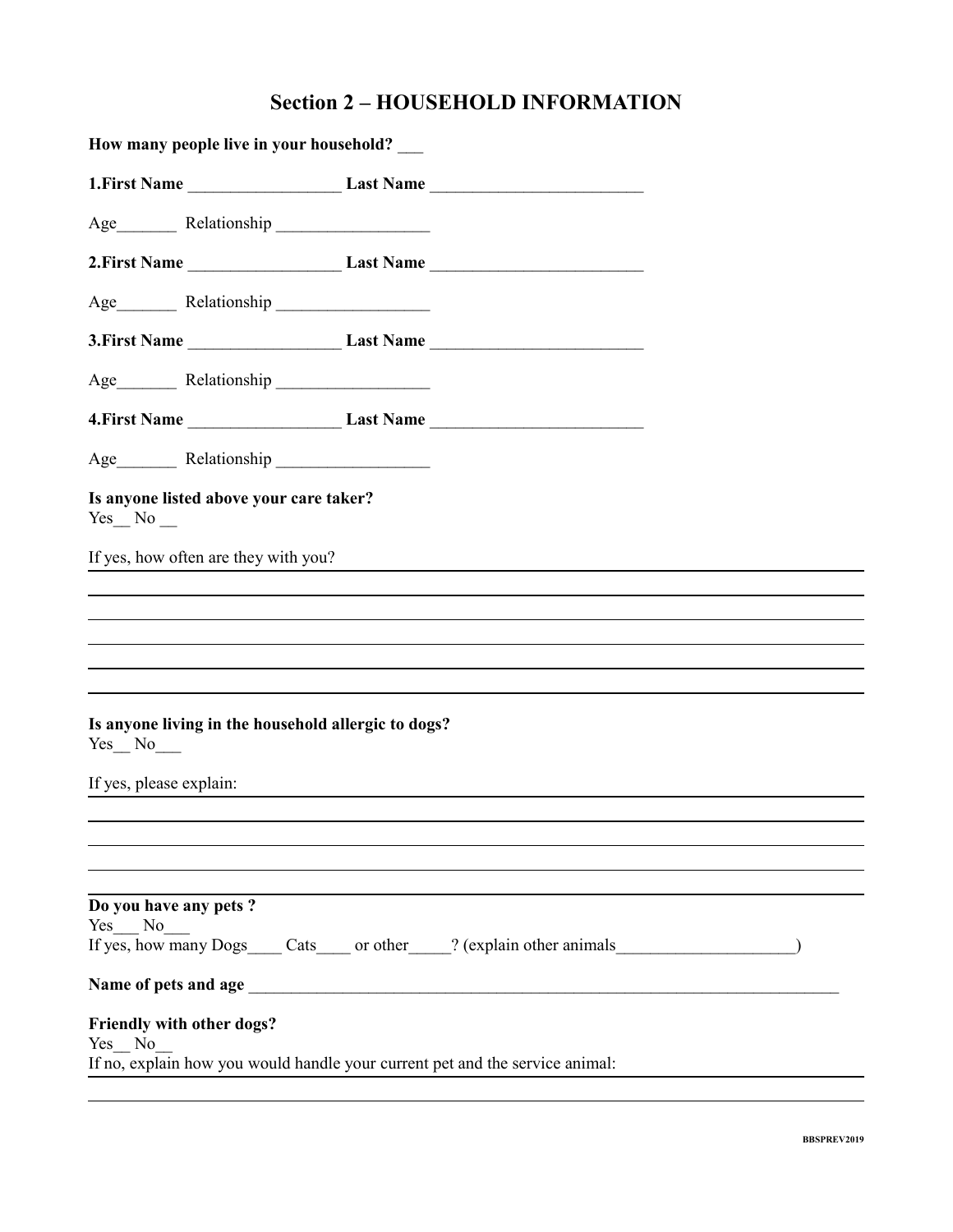#### **If you become become hospitalized, who would take care of the service animal?**

**Are you physically able to feed, walk and groom the service animal?** Yes No

If no, please explain:

**Is there a pet size restriction?** 

Yes No

**Are you able to clearly verbalize commands to the service animal?** Yes No

If no, please explain:

What type of home do you live in?

**Do you OWN or RENT?**

**If an apartment or renting a home, are pets allowed?** Yes No

**If a mobile home, is your residence in a mobile home park?** Yes \_\_ No\_\_\_ Does Not Apply \_\_\_

**If a home, do you have a fence around your yard?**  Yes No

**Neighborhood** Suburbs\_\_ City\_\_Farm\_\_ Country\_\_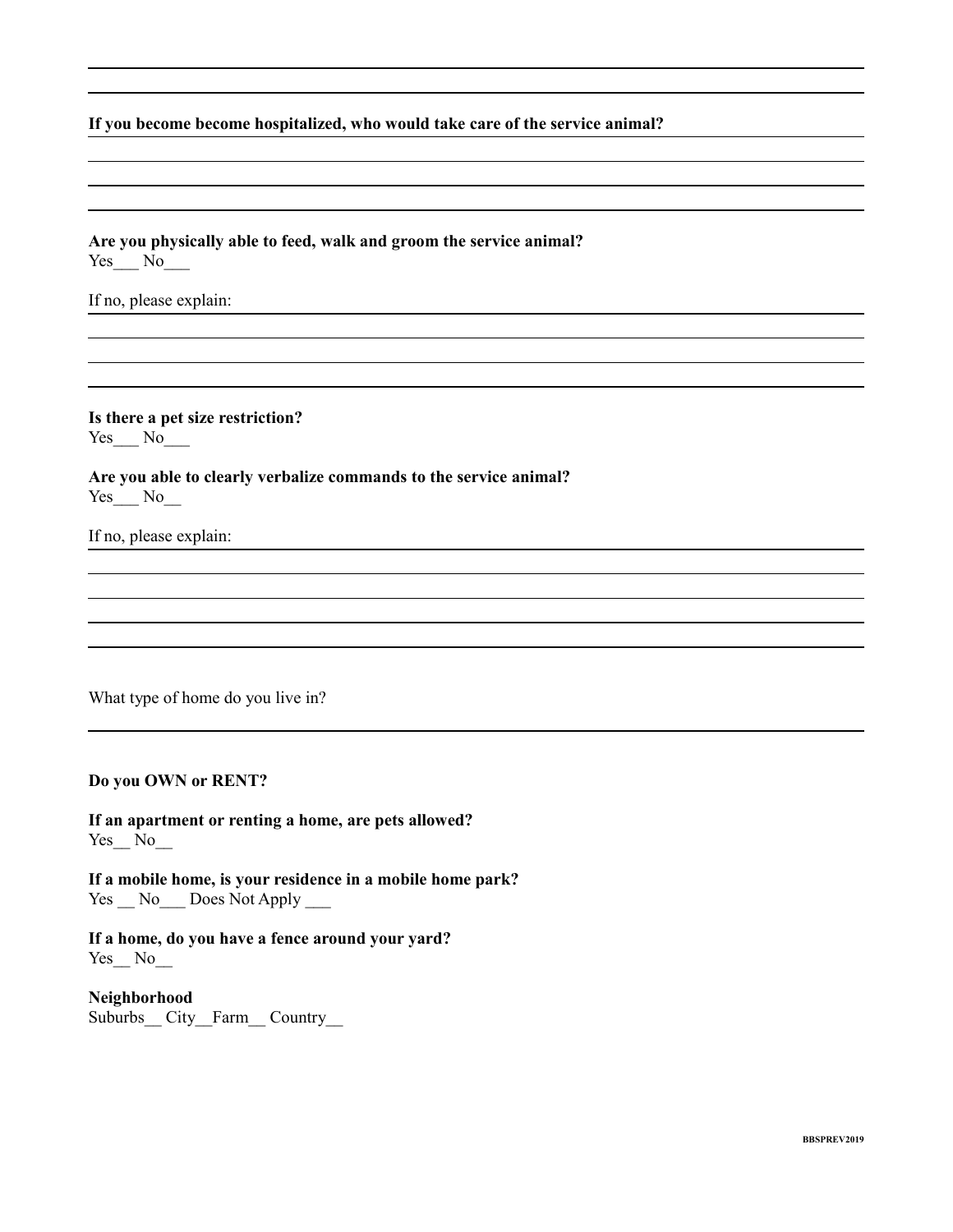## **SECTION3- Employment/Education**

Do you currently work outside of your home? Yes No If yes, will your service animal accompany you to work? Yes No If yes, please attach a letter from your employer acknowledging that your service dog will be accompanying you to work and would not be put in harms way.

Do you currently attend a school/college/trade school? Yes No If yes, will your service animal accompany you to your place of education? Yes No

If  $y_{\text{es}}$ , please attach a letter from your school acknowledging that your service dog will be accompanying you to class and would not be put in harms way.

#### **SECTION4- Military Service**

Branch of Service \_\_\_\_\_\_\_\_\_\_\_\_\_\_\_\_\_\_\_\_\_\_\_\_\_\_\_\_\_\_\_\_\_\_\_\_

Date Entered Active Service  $\frac{1}{2}$  /

Discharge Date  $\frac{1}{\sqrt{1-\frac{1}{2}}}$ 

Entered Active Service MOS \_\_\_\_\_/\_\_\_\_\_\_/\_\_\_\_\_\_

Discharge MOS  $\frac{1}{\sqrt{2\pi}}$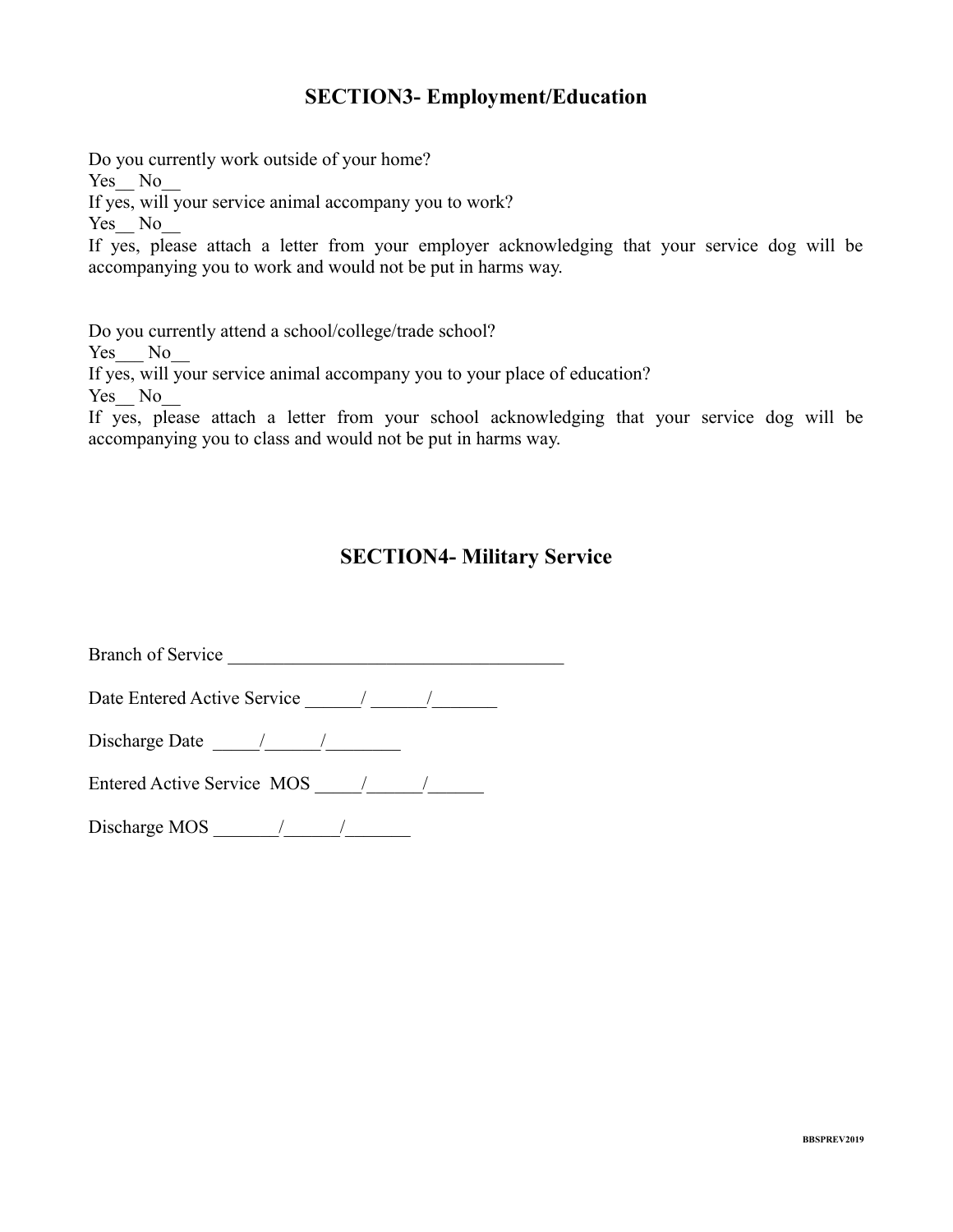## **SECTION5- Medical Information**

| Date officially diagnosed with PTSD and or TBI (MM/DD/YYYY) ____________________                                      |  |  |  |
|-----------------------------------------------------------------------------------------------------------------------|--|--|--|
| Name of the Medical Center, Physician that determine diagnosis:                                                       |  |  |  |
| ,我们也不会有什么。""我们的人,我们也不会有什么?""我们的人,我们也不会有什么?""我们的人,我们也不会有什么?""我们的人,我们也不会有什么?""我们的人                                      |  |  |  |
|                                                                                                                       |  |  |  |
|                                                                                                                       |  |  |  |
|                                                                                                                       |  |  |  |
|                                                                                                                       |  |  |  |
|                                                                                                                       |  |  |  |
| Name of Doctor:                                                                                                       |  |  |  |
|                                                                                                                       |  |  |  |
| What is your primary diagnosis?                                                                                       |  |  |  |
| <u> 1989 - Johann Stoff, deutscher Stoffen und der Stoffen und der Stoffen und der Stoffen und der Stoffen und de</u> |  |  |  |
| ,我们也不会有什么?""我们的人,我们也不会有什么?""我们的人,我们也不会有什么?""我们的人,我们也不会有什么?""我们的人,我们也不会有什么?""我们的人                                      |  |  |  |
| What is your secondary diagnosis?                                                                                     |  |  |  |
| ,我们也不会有什么。""我们的人,我们也不会有什么?""我们的人,我们也不会有什么?""我们的人,我们也不会有什么?""我们的人,我们也不会有什么?""我们的人                                      |  |  |  |
| ,我们也不会有什么。""我们的人,我们也不会有什么?""我们的人,我们也不会有什么?""我们的人,我们也不会有什么?""我们的人,我们也不会有什么?""我们的人                                      |  |  |  |
| Who is your current primary physician?                                                                                |  |  |  |
|                                                                                                                       |  |  |  |
|                                                                                                                       |  |  |  |
|                                                                                                                       |  |  |  |
| Name of Doctor:                                                                                                       |  |  |  |
| Do you have any history of the following?<br>Violence to others?                                                      |  |  |  |
| No<br>Yes                                                                                                             |  |  |  |
| If yes, please explain:                                                                                               |  |  |  |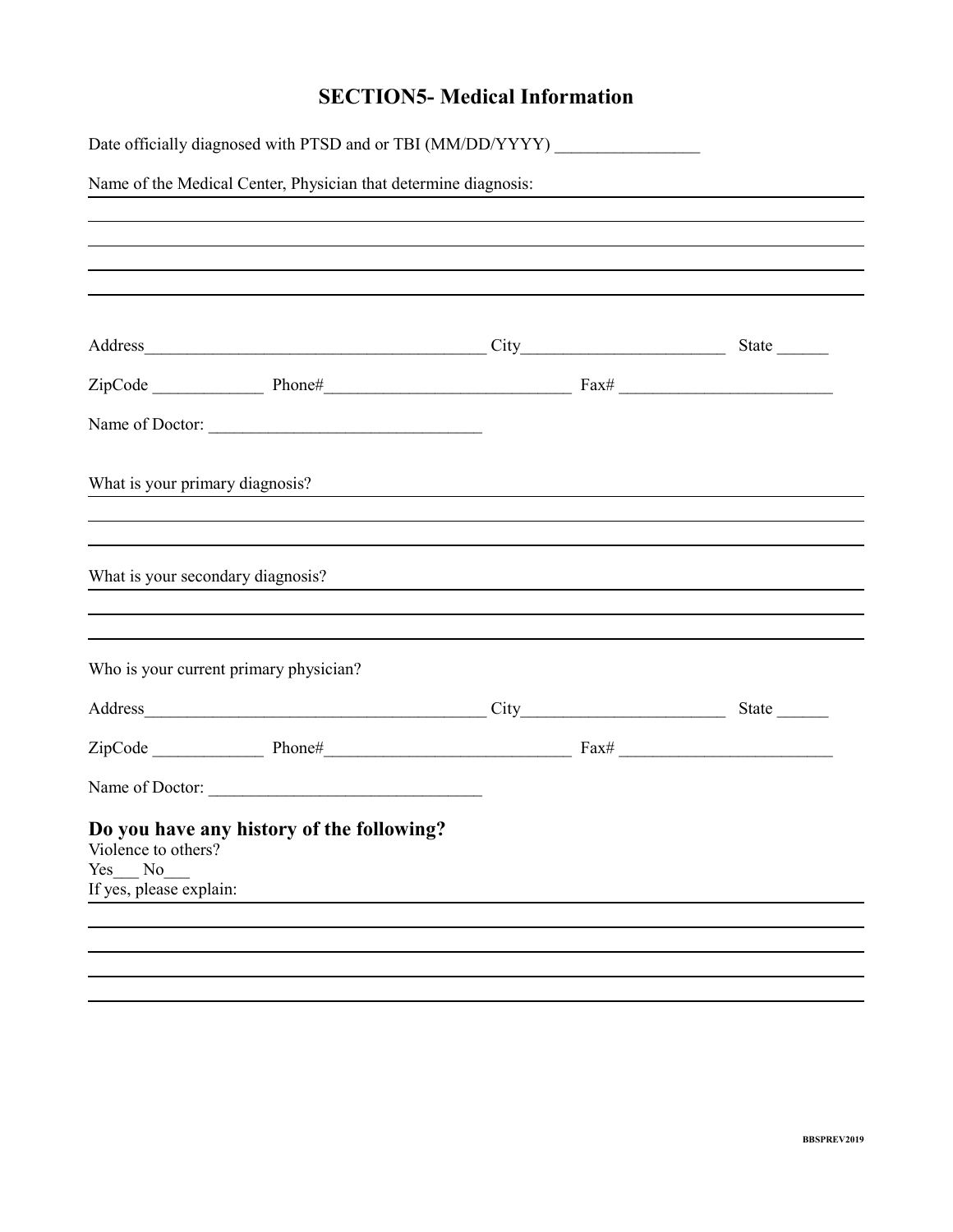Harming an animal? Yes No If yes, please explain:

Substance Abuse, Alcohol/Drugs?  $Yes_ No_$ If yes, please explain:

Tell us your story so we understand your needs better ( Please use no more than 2 pages)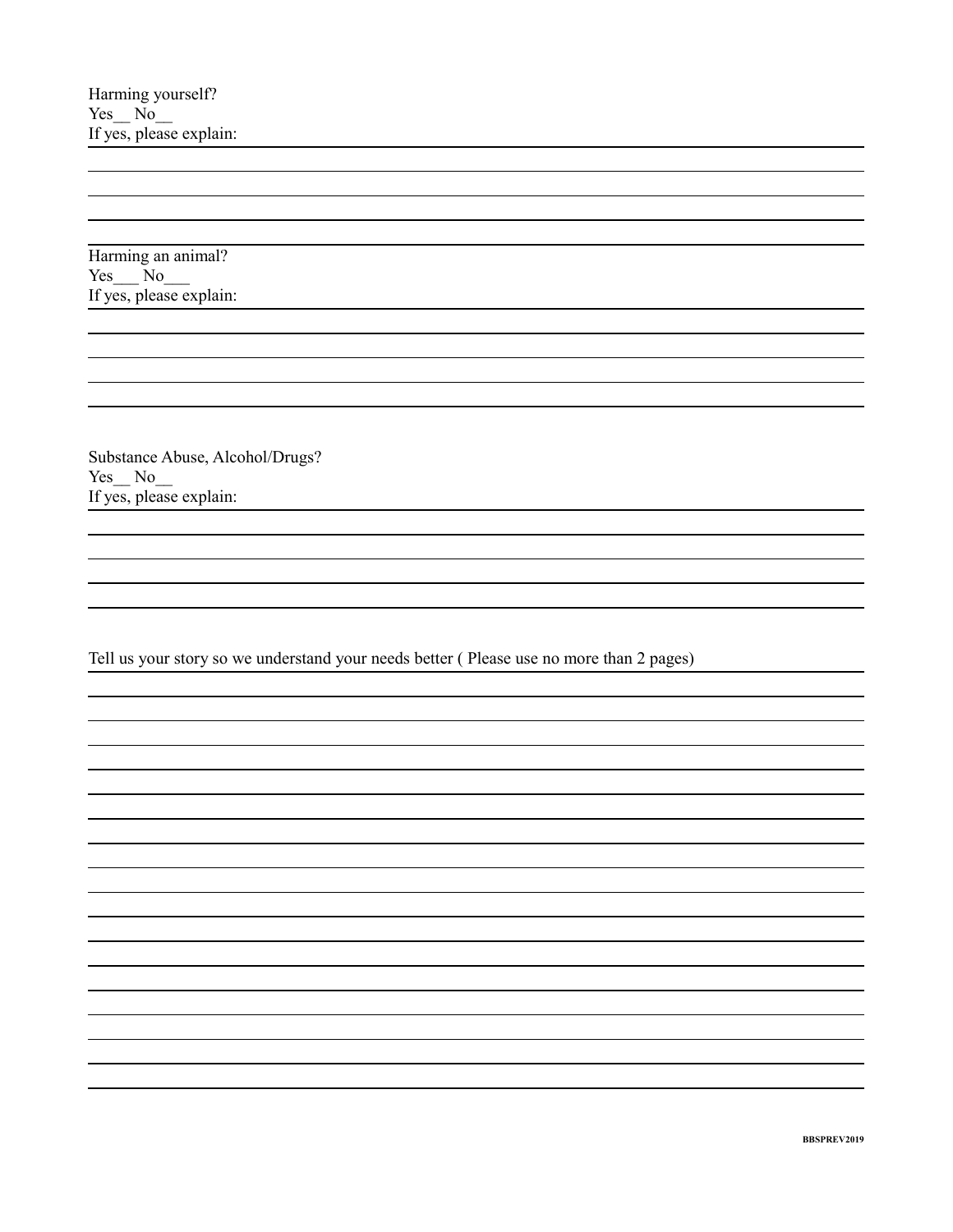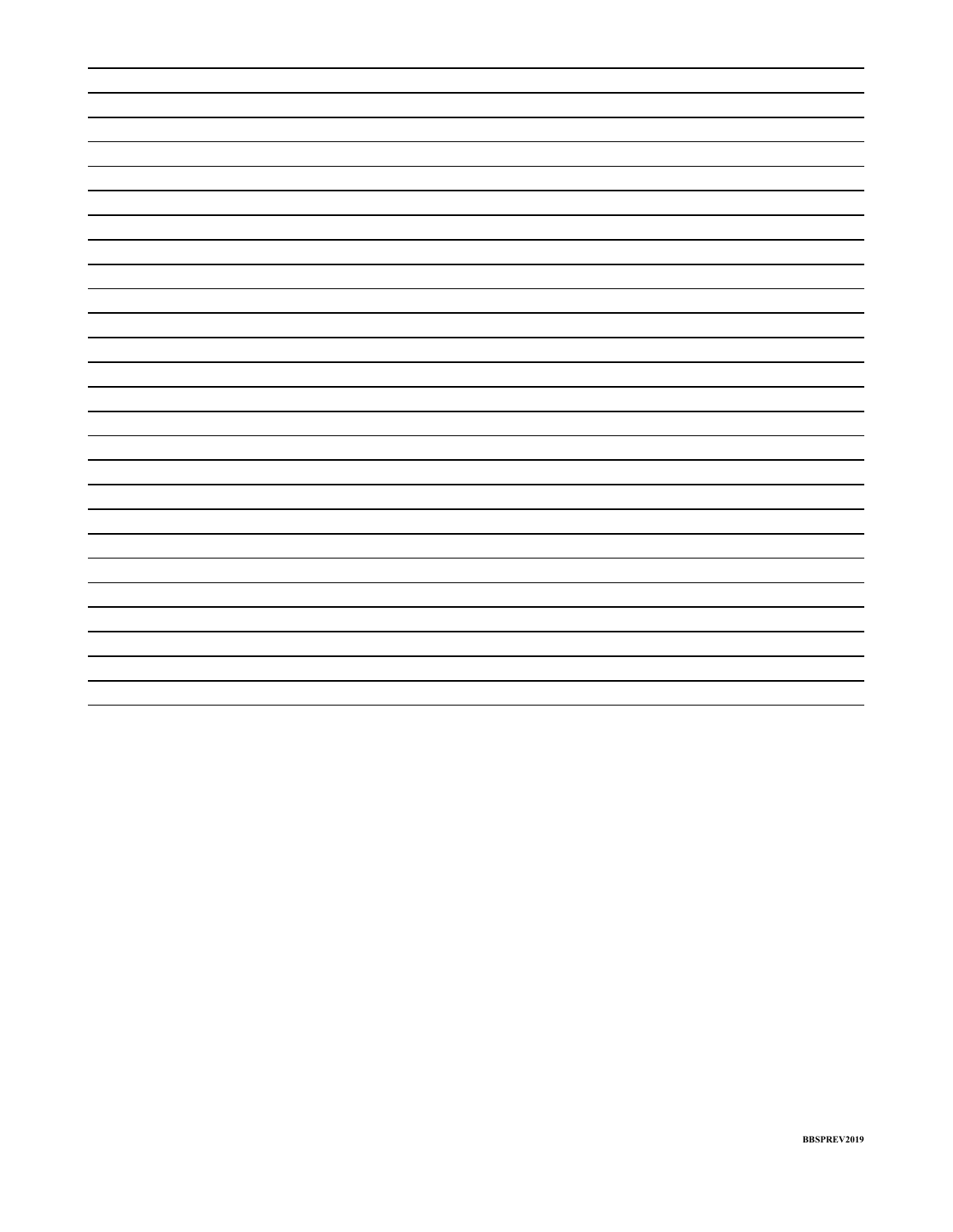#### **Please initial after each statement**

BBSP, Inc has your authority and permission to contact any personal or medical professional references **I agree** \_\_\_\_ Initials

At any time a representative of BBSP, Inc may remove the provided service animal from my possession if animal cruelty of any type may be suspected or if at any time the client is incarcerated. **I agree** \_\_\_\_ Initials

I also understand that I am required to attend 2x a week handler classes (total of 12 weeks), 21 day public access training classes, attend scheduled excursions, must complete CGC (Canine Good Citizen Test) and must pass the public access service animal test with my service animal I am working with to receive the service animal upon graduation. It is my financial responsibility to provide my own transportation and housing to and from the training center.

**I agree** \_\_\_\_ Initials

I also understand that I am fully responsible as the handler and owner of my service animal and must continue to exercise what I have learned with my service animal during the time of this 2 year program. I understand that I am solely responsible of controlling the service animal once ownership has been transferred and BBSP, Inc. and any of its members, including its administration can and will not be held liable set forth from the date the dog has been placed into my possession.

**I** agree Initials

I understand that I am required to attend a 1 week training class once each year at the BBSP, Inc. training center (to be determine on availability of facility Indiana- Lakeville or Ohio- Willowick) and it is my financial responsibility to provide my own transportation and housing to and from the training center. **I agree** \_\_\_\_ Initials

I also understand that it is my financial responsibility for scheduled classes at BBSP, Inc. training center. No dog shall be released until I have completed such training. I have ONLY one (1) opportunity to attend classes. Failure of such will terminate my application without REFUND.

**I agree** \_\_\_\_ Initials

All information in this application is true and accurate. An incomplete application will not be reviewed until it is complete.

**I** agree Initials

Signature  $\Box$ 

| <b>First Name</b> |
|-------------------|
|                   |

| Last Name |  |
|-----------|--|
|           |  |